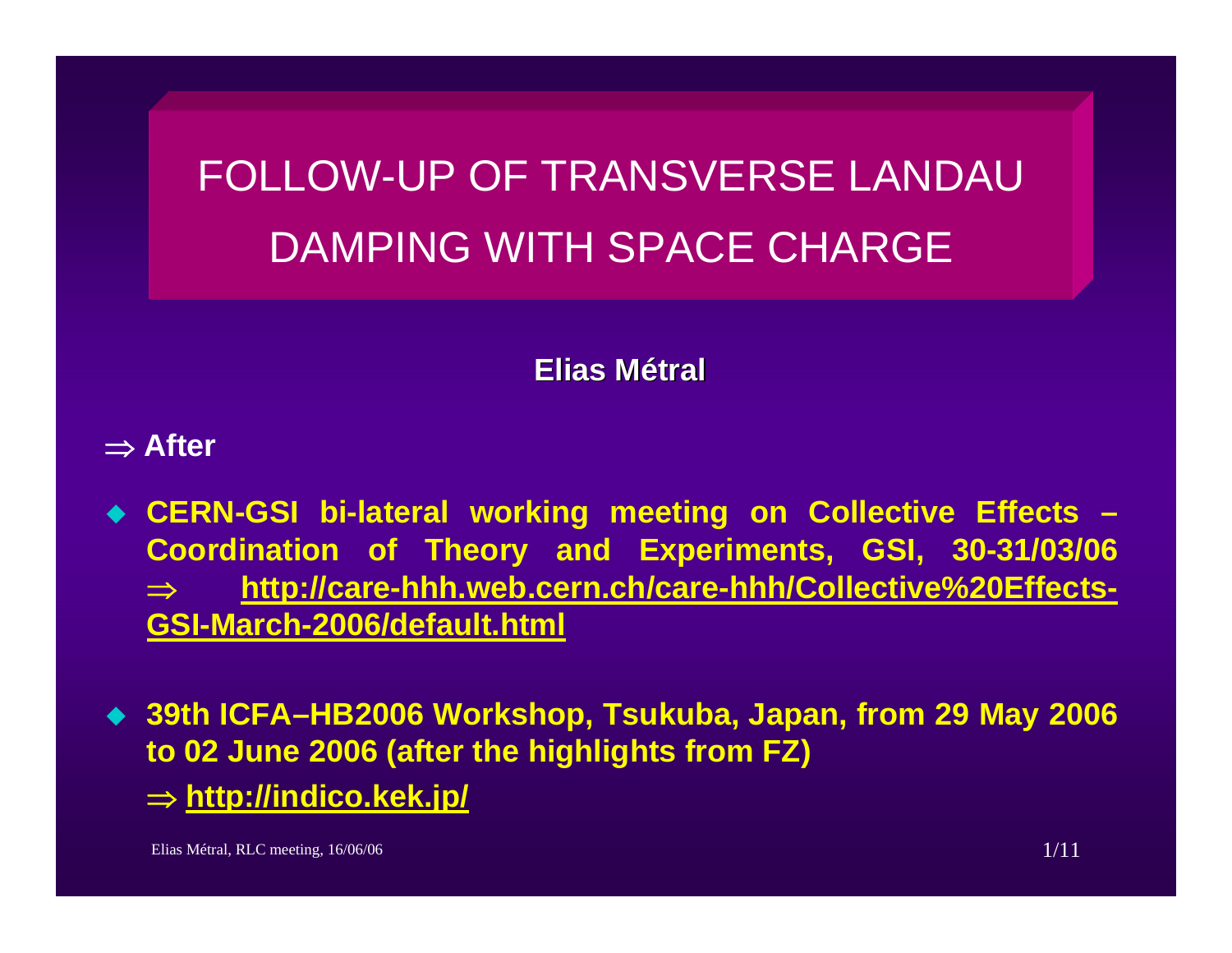# **GSI (30-31/03/06) (1/5)**

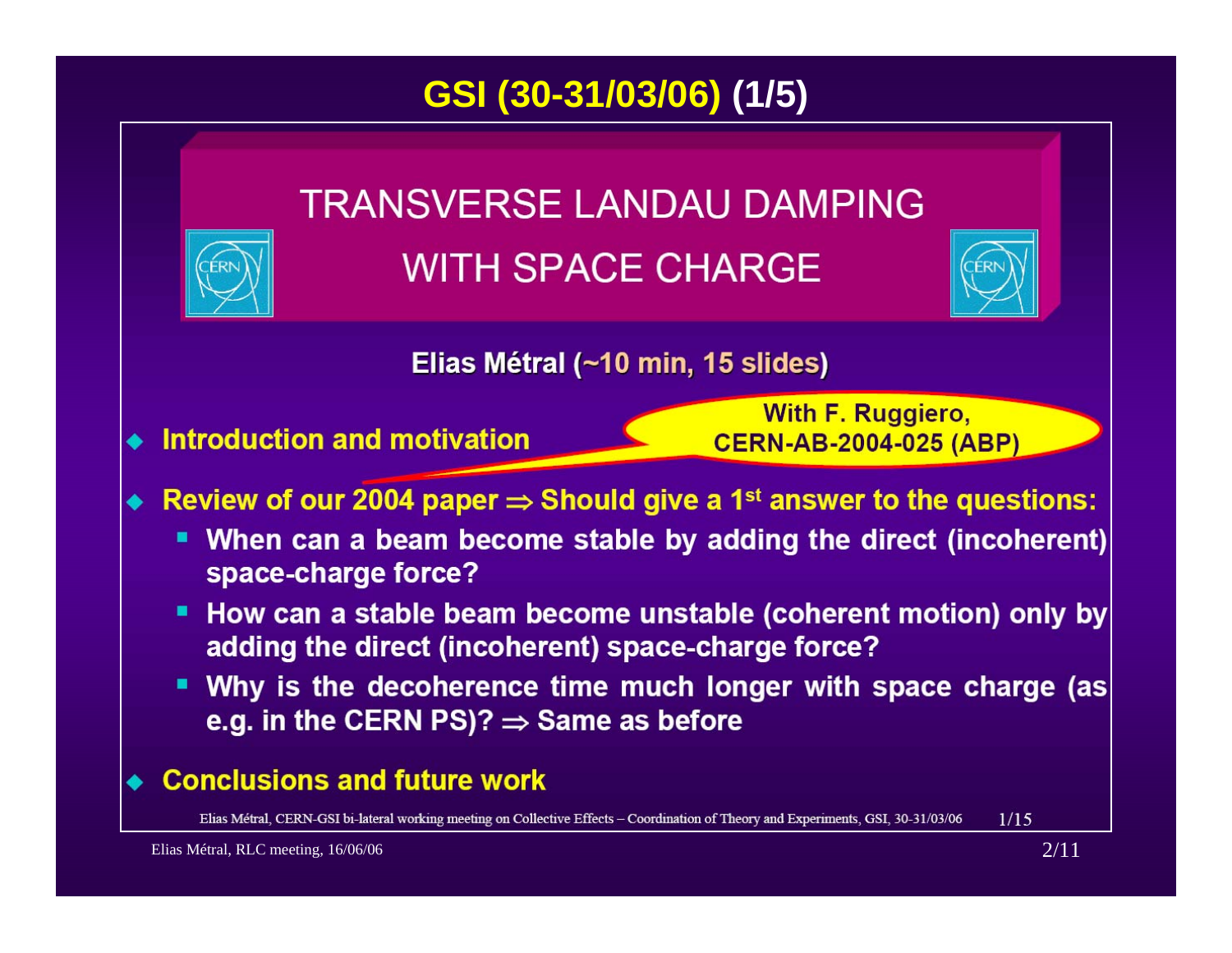## **GSI (30-31/03/06) (2/5)**

**REVIEW OF OUR 2004 PAPER (10/10)** 

#### Analytical stability diagrams derived in the approximate case

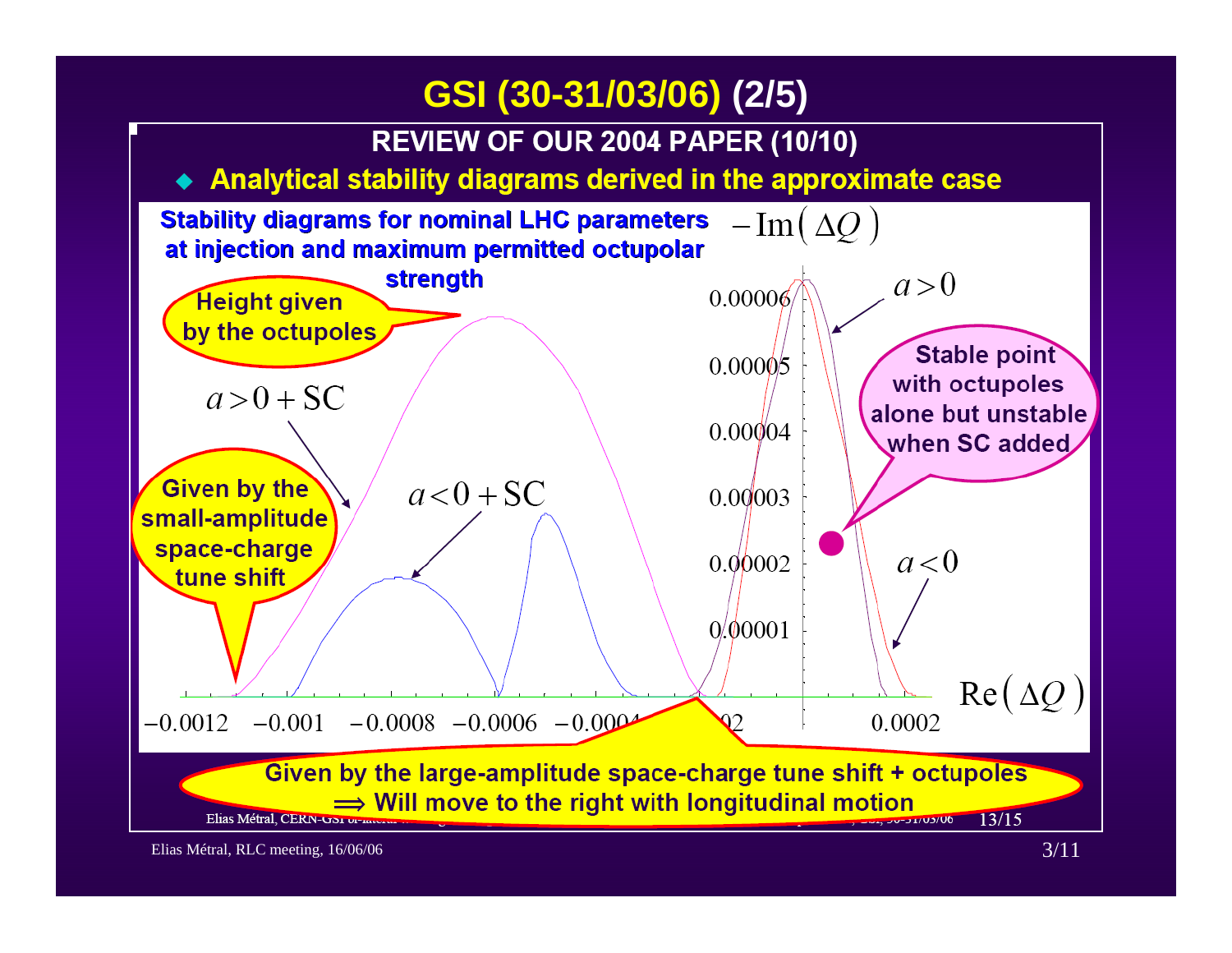# GSI (30-31/03/06) (3/5)

#### **GSI NONLINEAR LANDAU DAMPING** (DECOHERENCE)

incoherent tune spread

due to nonlinearities: • nonlinear space charge

- external nonlinearities (octupoles)
- $+$  complex interplay between them

### **CONTROVERSIAL ATTITUDES**

J.L. Laclare, 1985 H.G. Hereward, 1969 dispersion relation nonlinear space-charge effect produces damping (stability)

2.

D. Möhl, 1974

dispersion relation no stability due to nonlinear space-charge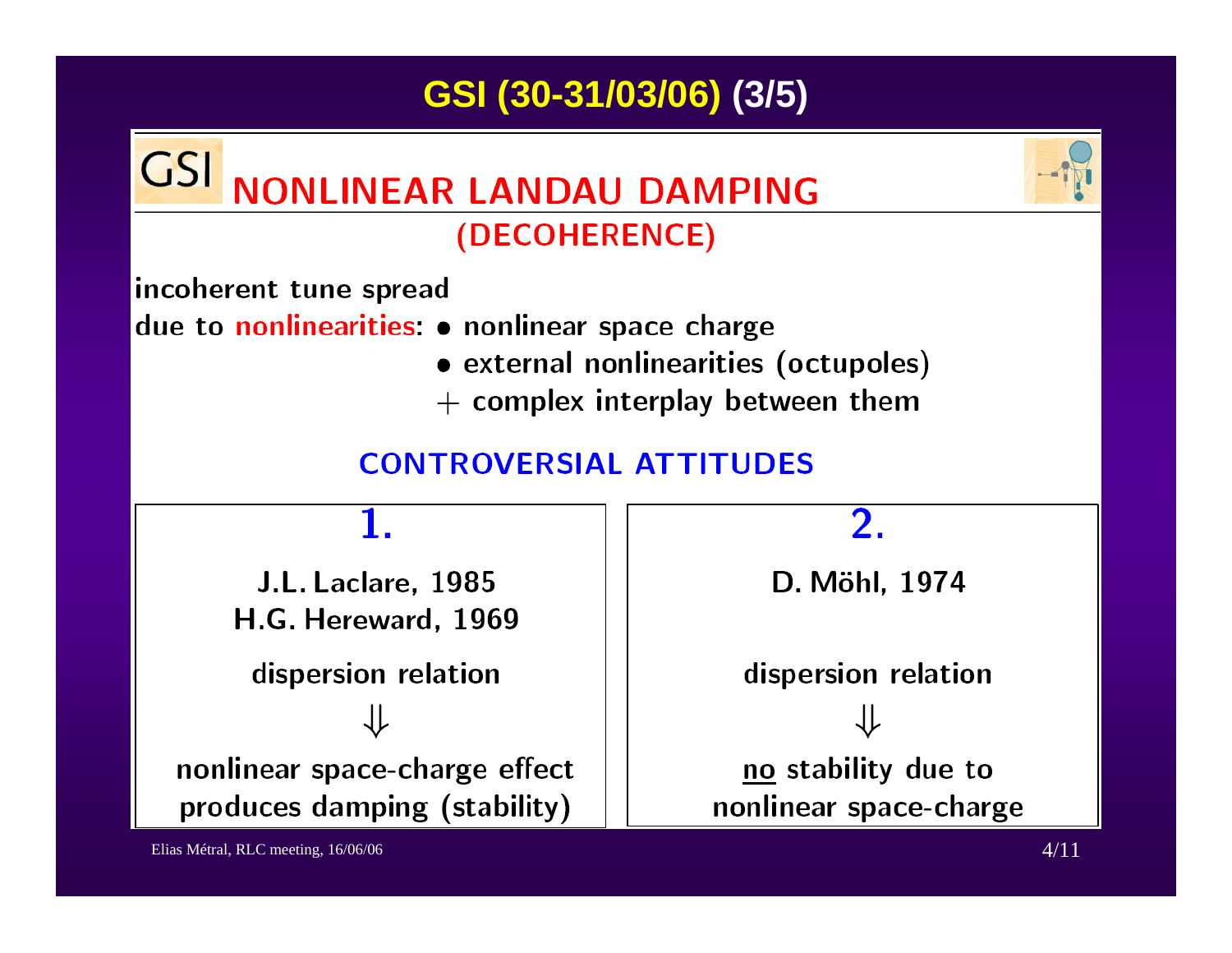## **GSI (30-31/03/06) (4/5)**



 $\square \mapsto$  no damping  $\times \mapsto \overline{x}(t)$  damped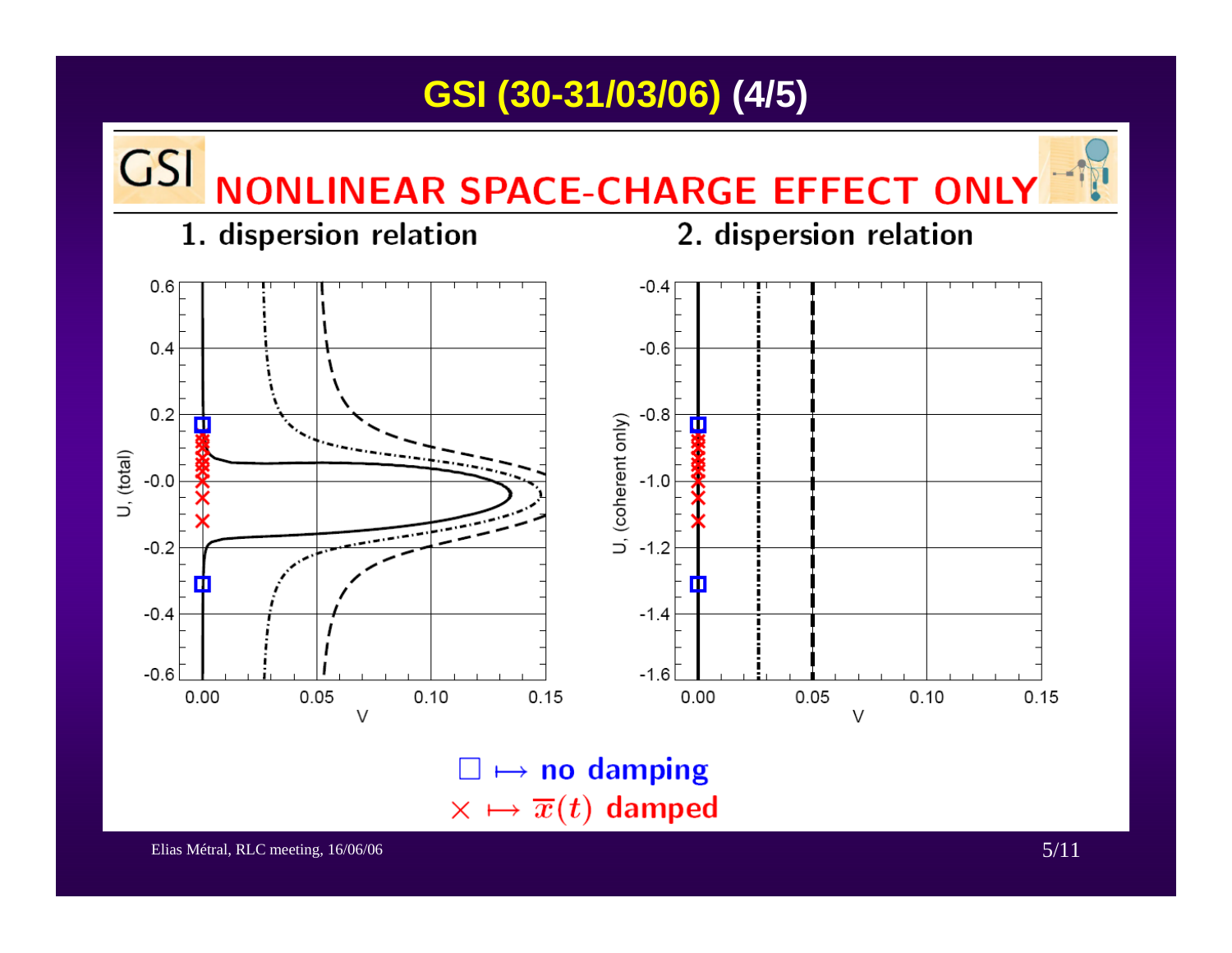# **GSI (30-31/03/06) (5/5)**

#### **GSI SUMMARY**



- damping mechanisms of collective instabilities are essential for the Design Verification and Impedance Budget definition
- damping (decoherence) due to nonlinearities can be decisive for GSI synchrotrons SIS 18/100
- · substantial (qualitative!) differences between the 1. (Laclare) and the 2. (Möhl) dispersion relation
- **.** simulations using the PATRIC code for nonlinear damping mechanisms and their combination
- comprehensive trilateral comparison supports:
	- $\star$  the 1. dispersion relation
	- $\star$  damping due to the nonlinear space-charge effect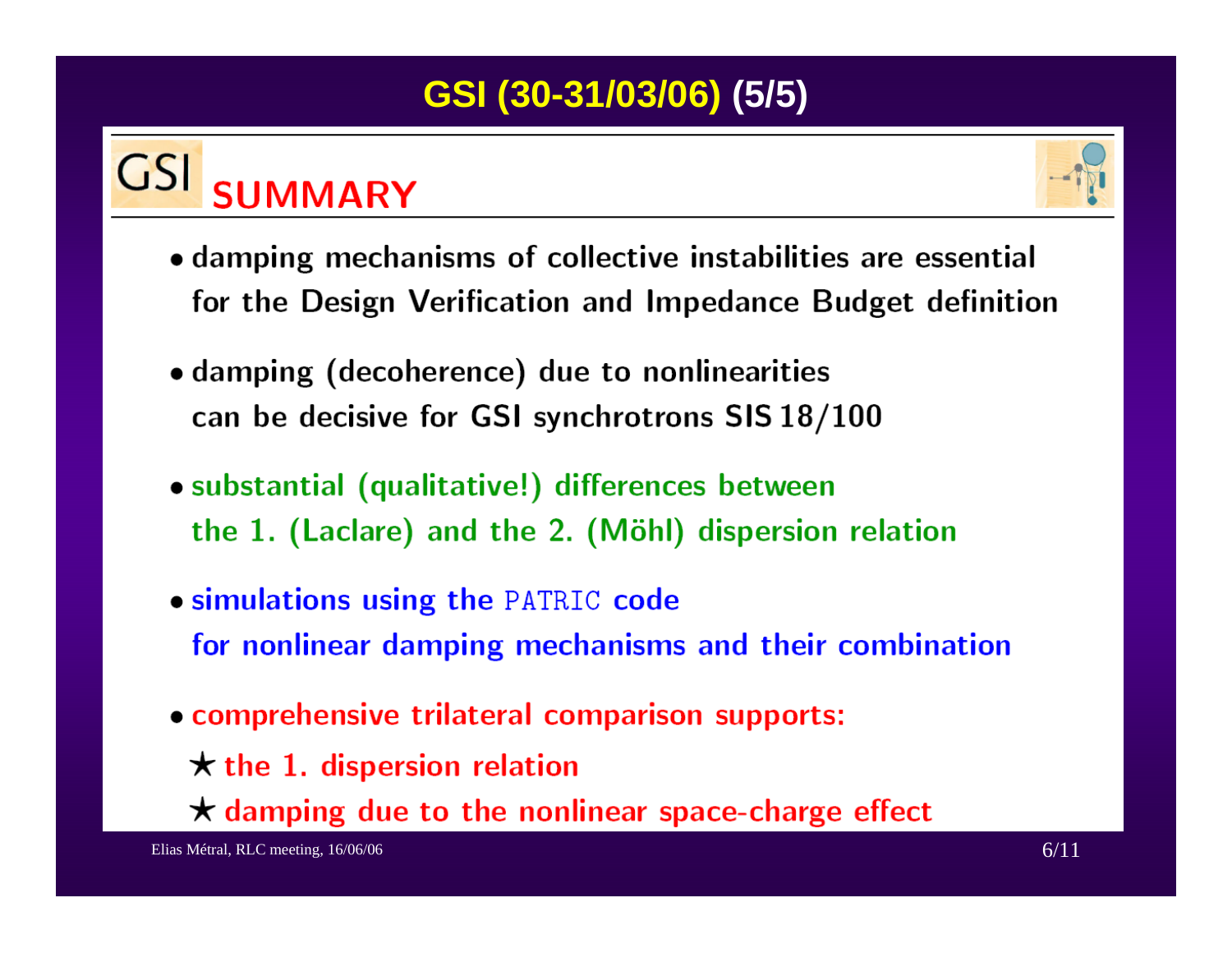## HB2006 (29 May 2006 to 02 June 2006) (1/3)

**GSI NONLINEAR LANDAU DAMPING** 



current understanding:

## **CONTROVERSIAL APPROACHES**

#### 1.

**J.L. Laclare, 1985** H.G. Hereward, 1969 "1st" dispersion relation nonlinear space-charge effect produces damping (stability)

2.

D. Möhl, 1974

"2nd" dispersion relation no stability due to nonlinear space-charge

#### this work:

clarify and learn more using particle tracking simulations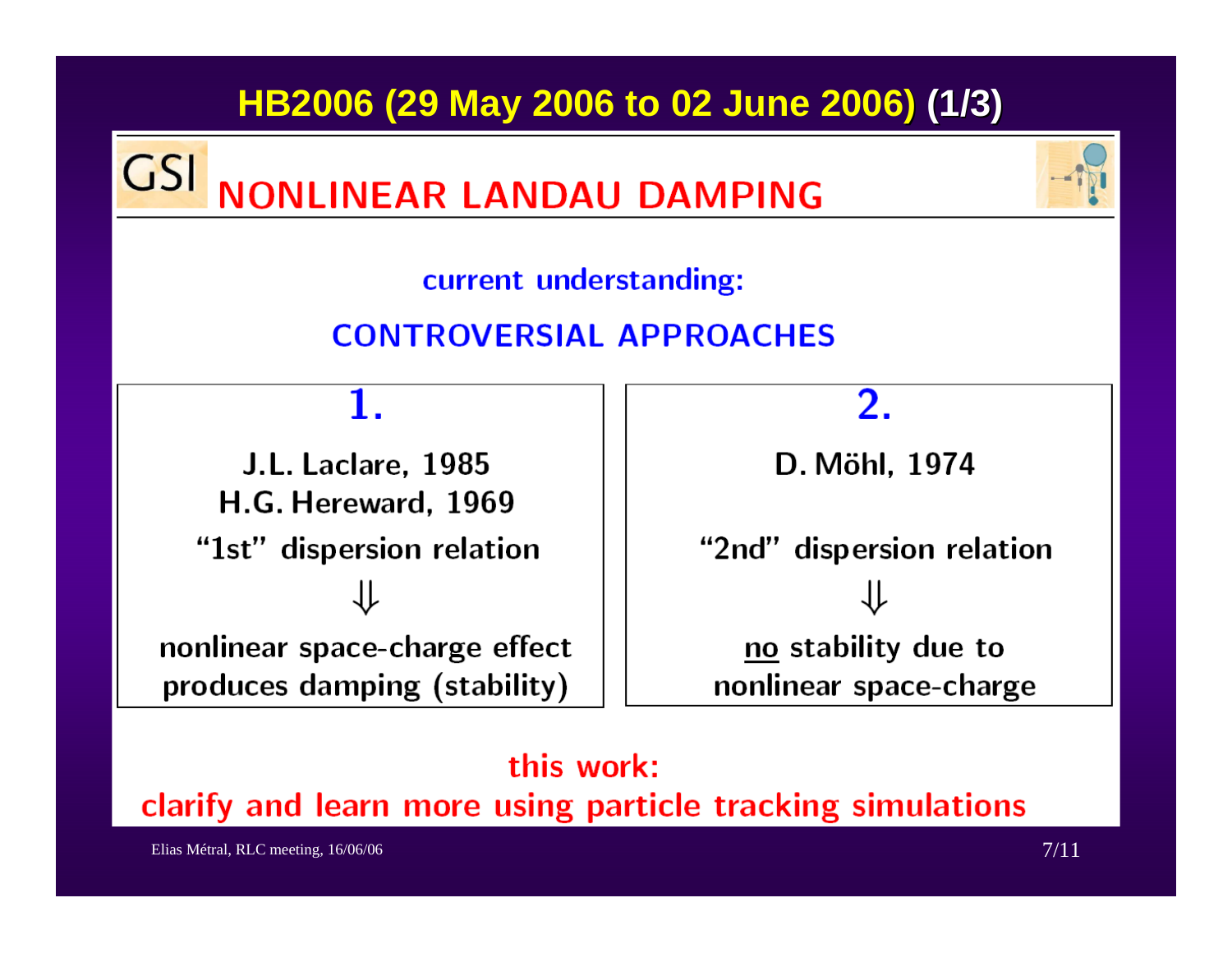# **HB2006 (29 May 2006 to 02 June 2006) (2/3)**

## **NONLINEAR SPACE-CHARGE ONLY** 1st dispersion relation

**GSI** 

2nd dispersion relation



PATRIC simulations:

 $\square \mapsto$  no damping  $\times \mapsto \overline{x}(t)$  damped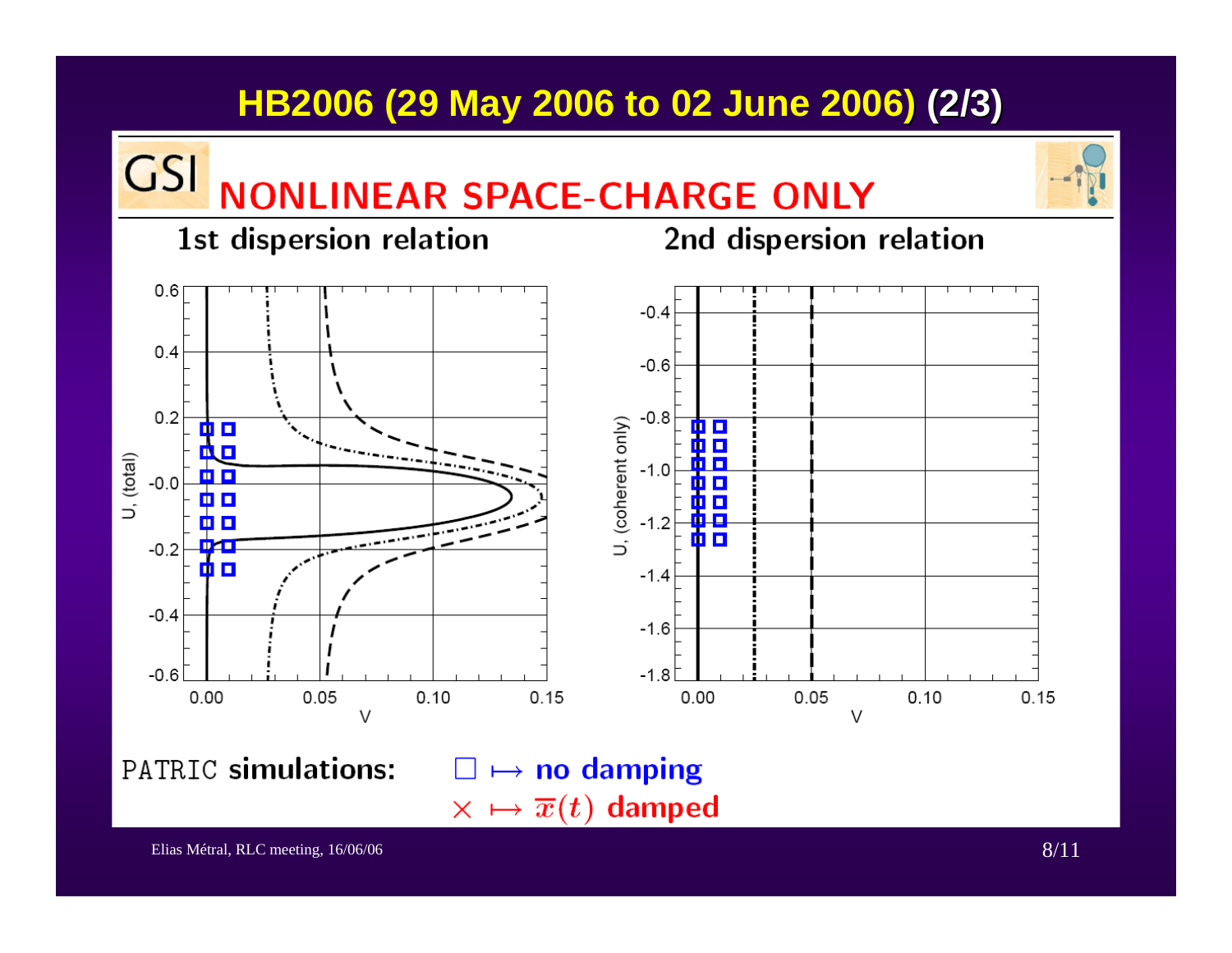# **HB2006 (29 May 2006 to 02 June 2006) (3/3)**

#### **GSI SUMMARY**



- two controversial analytical approaches to describe the damping induced by internal/external nonlinearities
- series of simulations for the internal-nonlinearities-only case using the PATRIC code support:  $\star$  the 2nd dispersion relation  $\star$  no damping due to the nonlinear space-charge alone
- combination of internal and external nonlinearities enhances strongly the stability at small  $\mathcal{R}e(Z^{\perp})$ (agreement dispersion relation  $\leftrightarrow$  simulations)
- quantitative disagreement in threshold  $\mathcal{R}e(Z^{\perp})$ between the dispersion relation and simulations for the case of combination of nonlinearities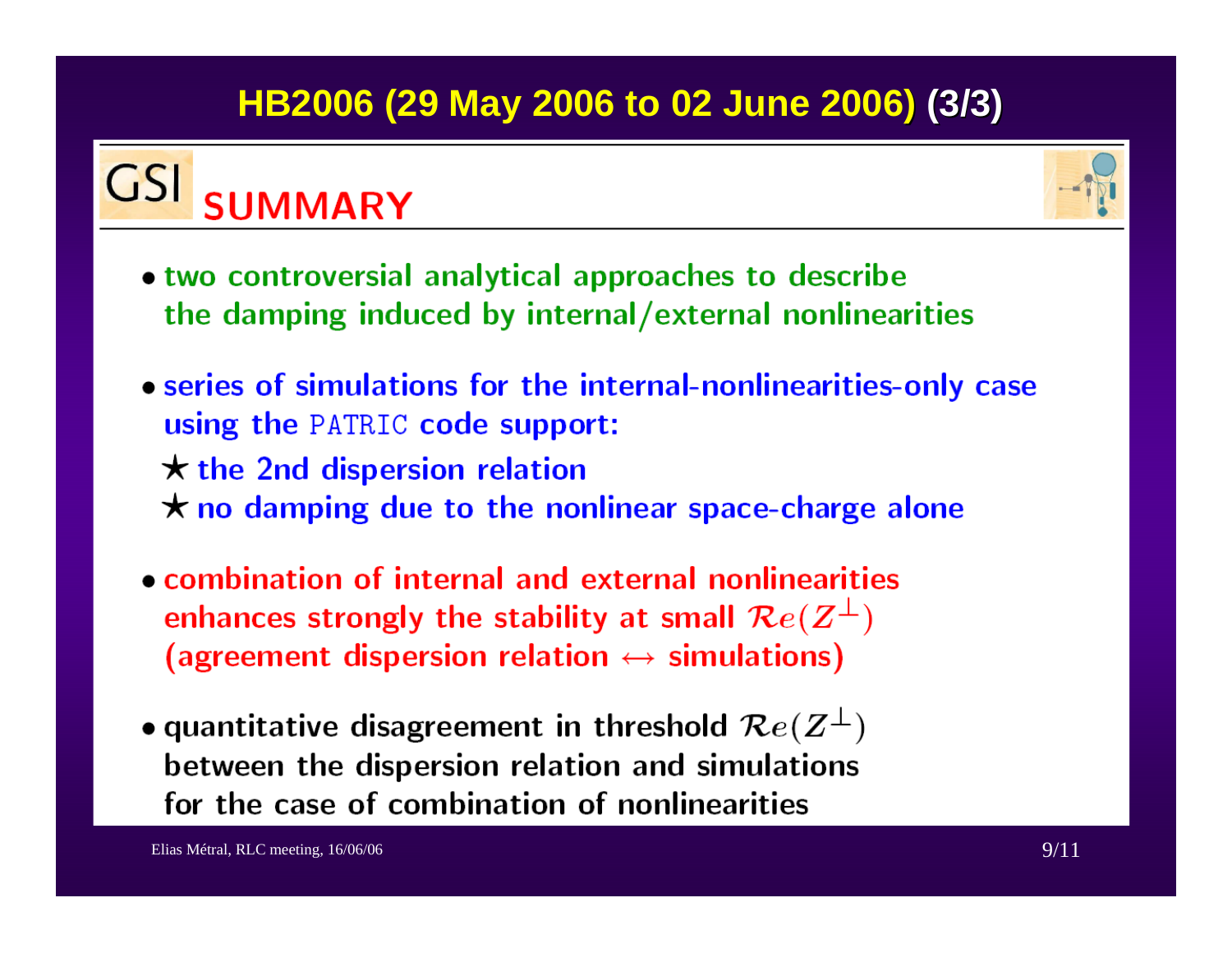# **CONCLUSION CONCLUSION (1/2)**

- ◆ Interesting new PATRIC simulations by V. Kornilov et al. seem now in **good agreement with Mohl&Schonauer1974 theory (which we extended with FR)** <sup>⇒</sup> **End (at least qualitatively) of a long-standing problem…**
- **What is in addition in the extended theory and not (yet) in the previous simulations**
	- **2-dimensional betatron tune spread** <sup>⇒</sup> **In the absence of space charge the stability diagrams from Berg&Ruggiero are recovered**
	- **2 stability diagrams in the presence of both space charge and octupoles: same or opposite sign of the detuning with amplitude**  ⇒ **See next slide**
	- **Stability diagrams plotted in the complex tune diagram (instead of the LNS coefficients U and V)** <sup>⇒</sup> **Much more convenient in practice**

 **Future (collaboration) work: Make the PATRIC simulations for the LHC at injection?**